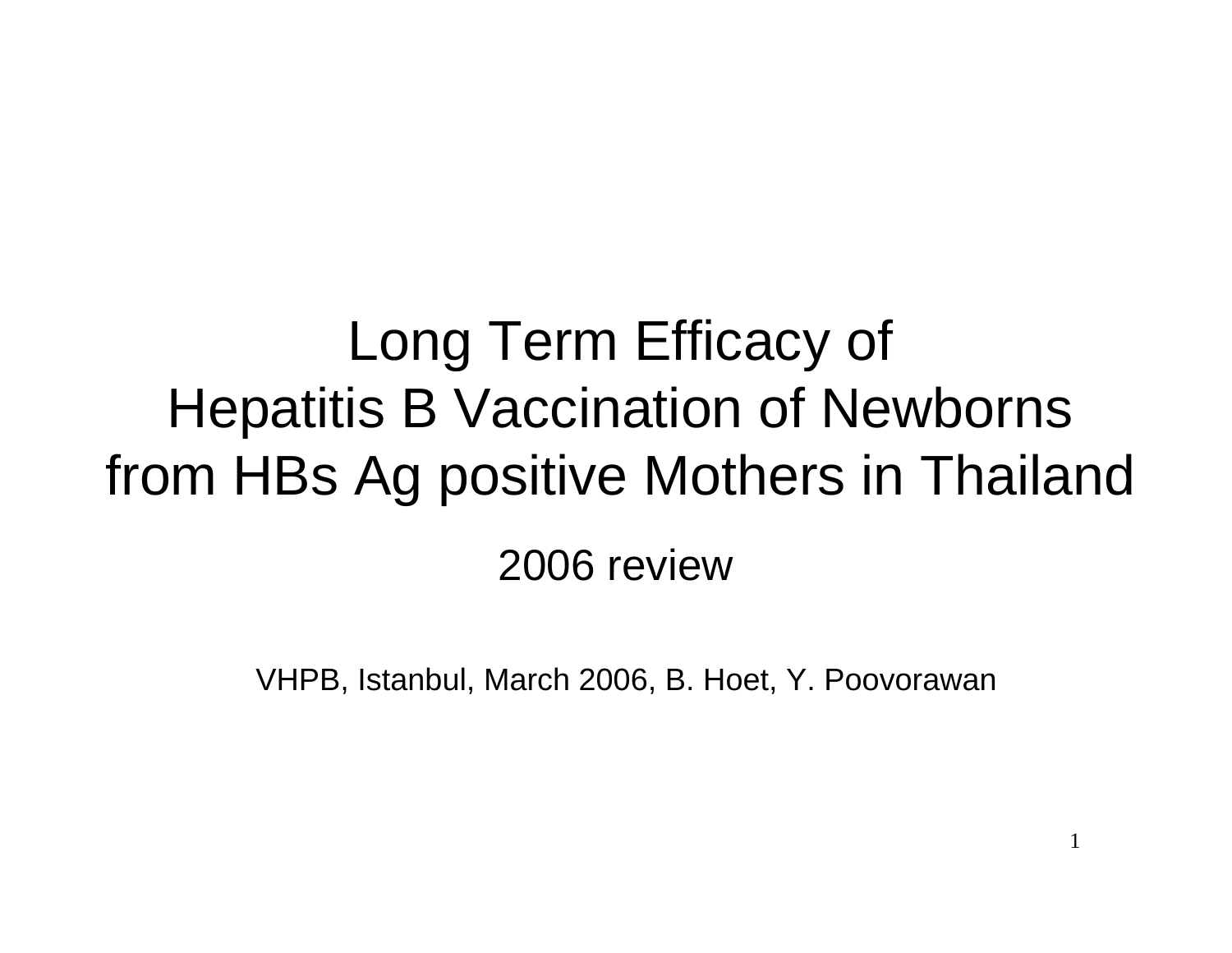### Study details

- Interim analysis of long-term follow-up of 3 clinical trials
- Newborns from either
	- HBsAg + and HBeAg +
	- HBsAg + and HBeAg
	- HBsAg and HBeAg
- Vaccination with Engerix B 10 µg, starting at birth – 2 vaccination schedules: 0, 1, 2, 12 months or 0, 1, 6 months
- Some groups received HB Ig at birth, some not
- •Some groups were boosted at 5 years, some not
- Long time follow-up:
	- –Yearly blood sample for analysis of anti HBs, HBs Ag and anti HBc
	- –- Some samples analyzed by PCR
- Studies ongoing, different time lines: between 14 and 17 year follow-up available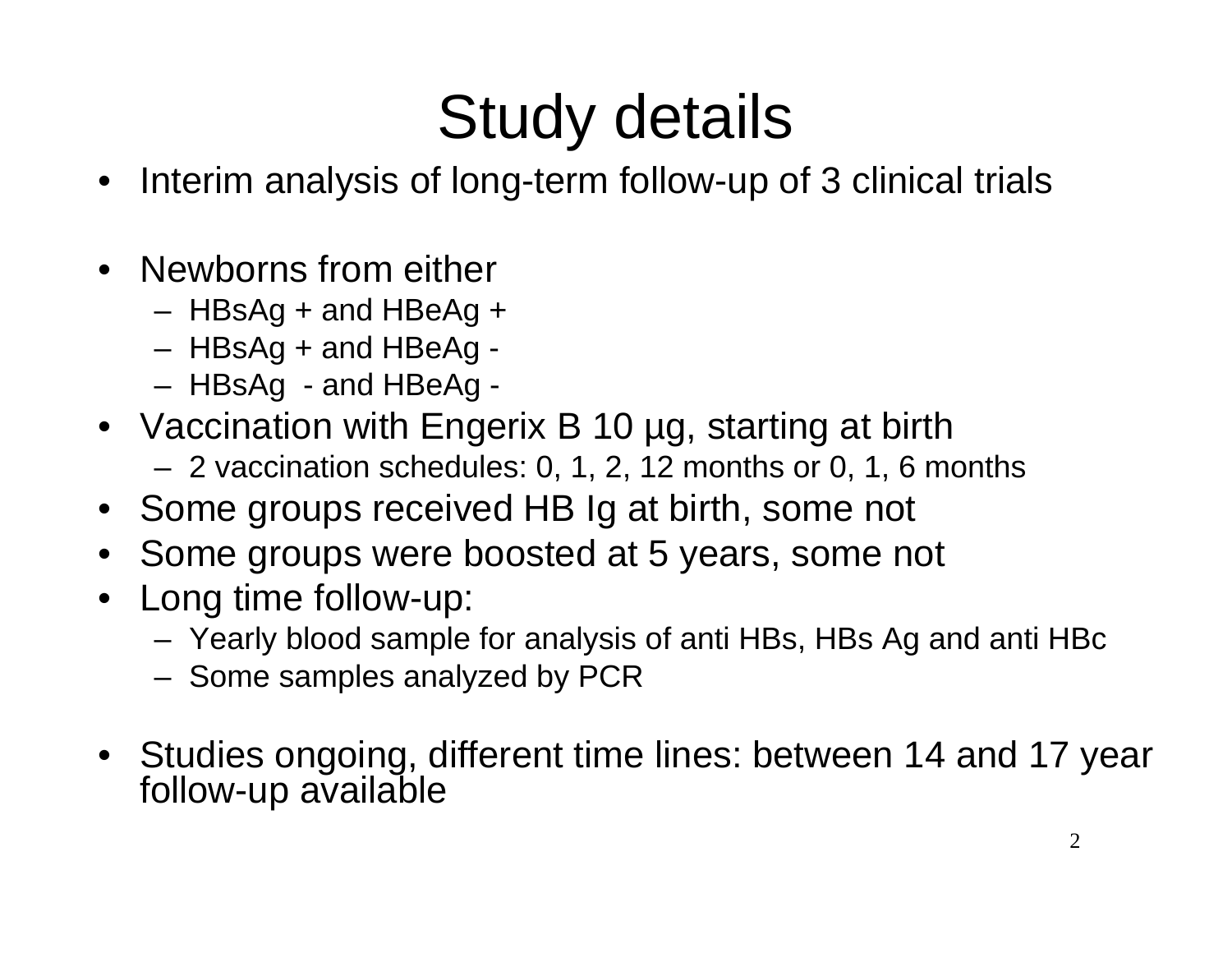## Study HBV 064: Long-term follow-up: HBs Ag



- 
- G1: schedule 0-1-2-12-60, HBsAg+ and HBeAg+ mothers G2: schedule 0-1-2-12, HBsAg+ and HBeAg+ mothers G3: schedule 0-1-2-12-60, HBsAg+ and HBeAg - mothers G4: schedule 0-1-2-12, HBsAg+ and HBeAg - mothers G5: schedule 0-1-2-12-60, HBsAg - and HBeAg - mothers G6: schedule 0-1-2-12, HBsAg - and HBeAg - mothers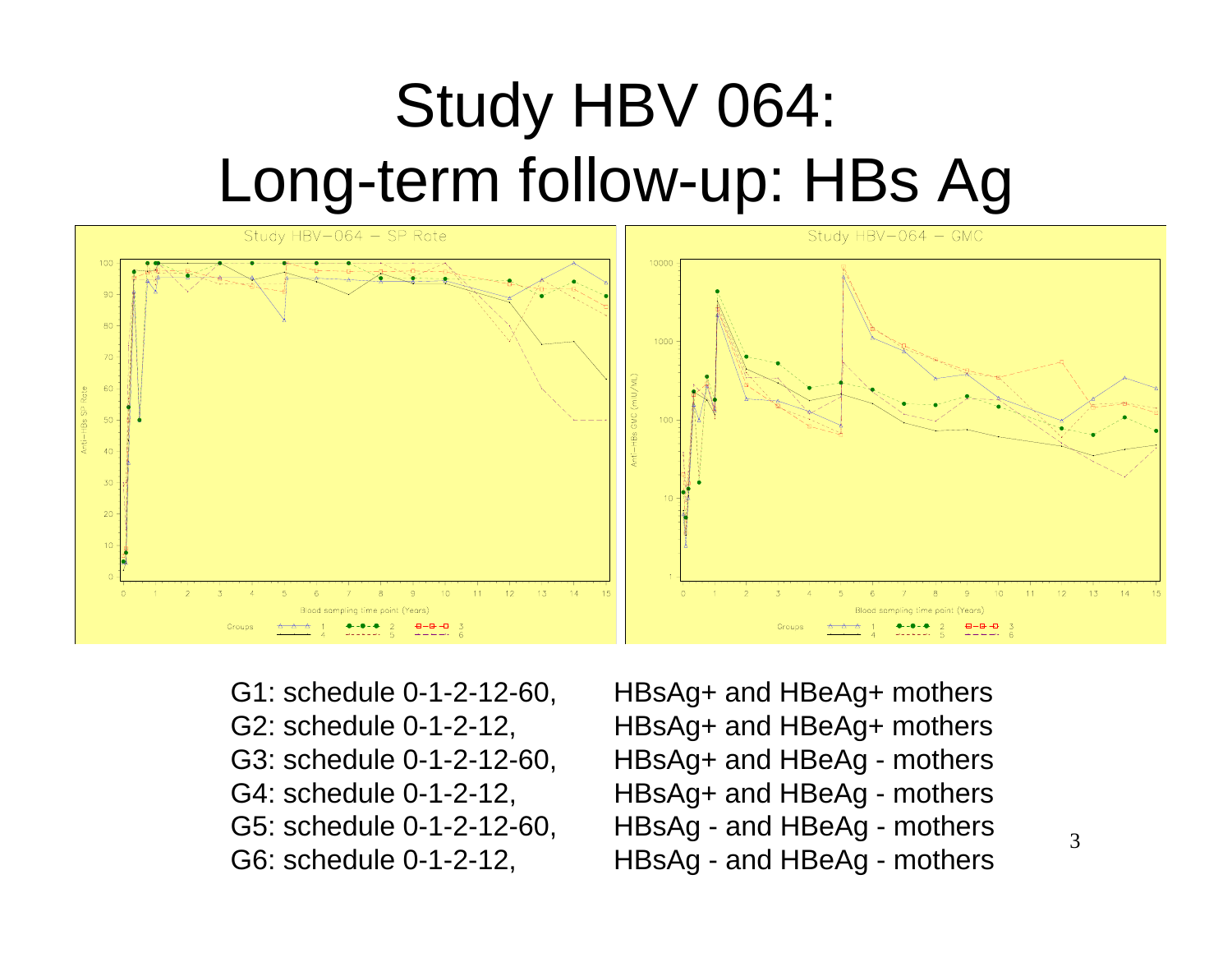#### Efficacy data: sample size

- 423/428 enrolled subjects had immuno data
	- 40 subject: not enough data available to conclude (no long term data available)
- 236 subjects are followed-up until at least year 14
- • Study ongoing, so far 108 subjects until year 17 in current analysis
- 244 subjects: initial serological markers of hepatitis B which disappear over time
	- Compatible with maternal antibody transfer and/or mild ante- or peri- natal infection without full blown immune response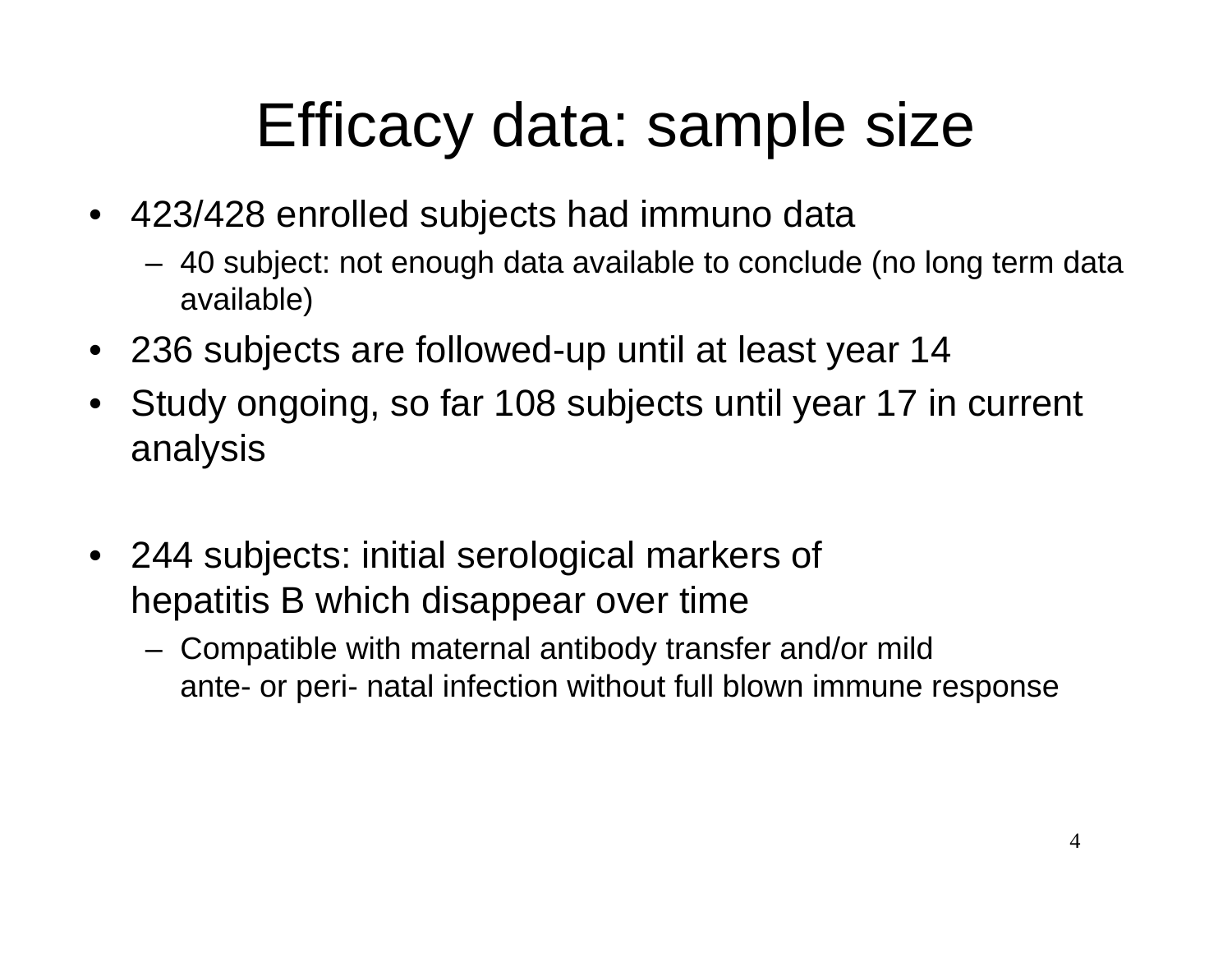# 8 subjects (< 2%) had serological markers that can be compatible with chronic infection

- All show chronic HBs Ag and anti HBc positivity from time of primary vaccination onwards
	- (1/8 becomes HBsAg positive at month 24)
- 3/8 had no immune response
- 4/4 of tested subjects were DNA positive at Y10 to 18
- •**No new chronic infections after month 24**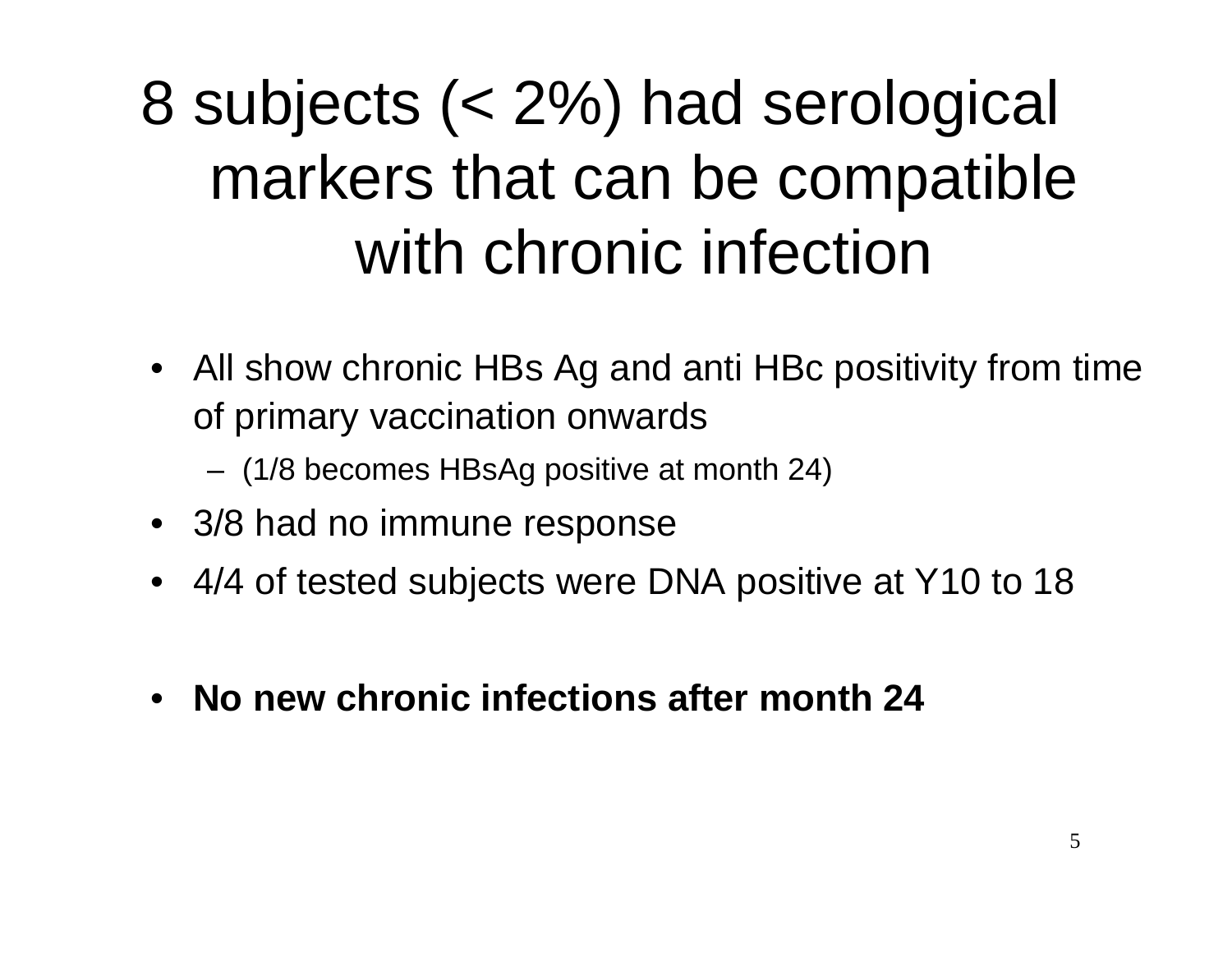# 7 subjects had serological markers that can be compatible with acute infection before vaccination

- anti HBc positive at screening and chronically thereafter
- HBs Ag negative
- All mounted an adequate immune response (> 10 mIU/mI)